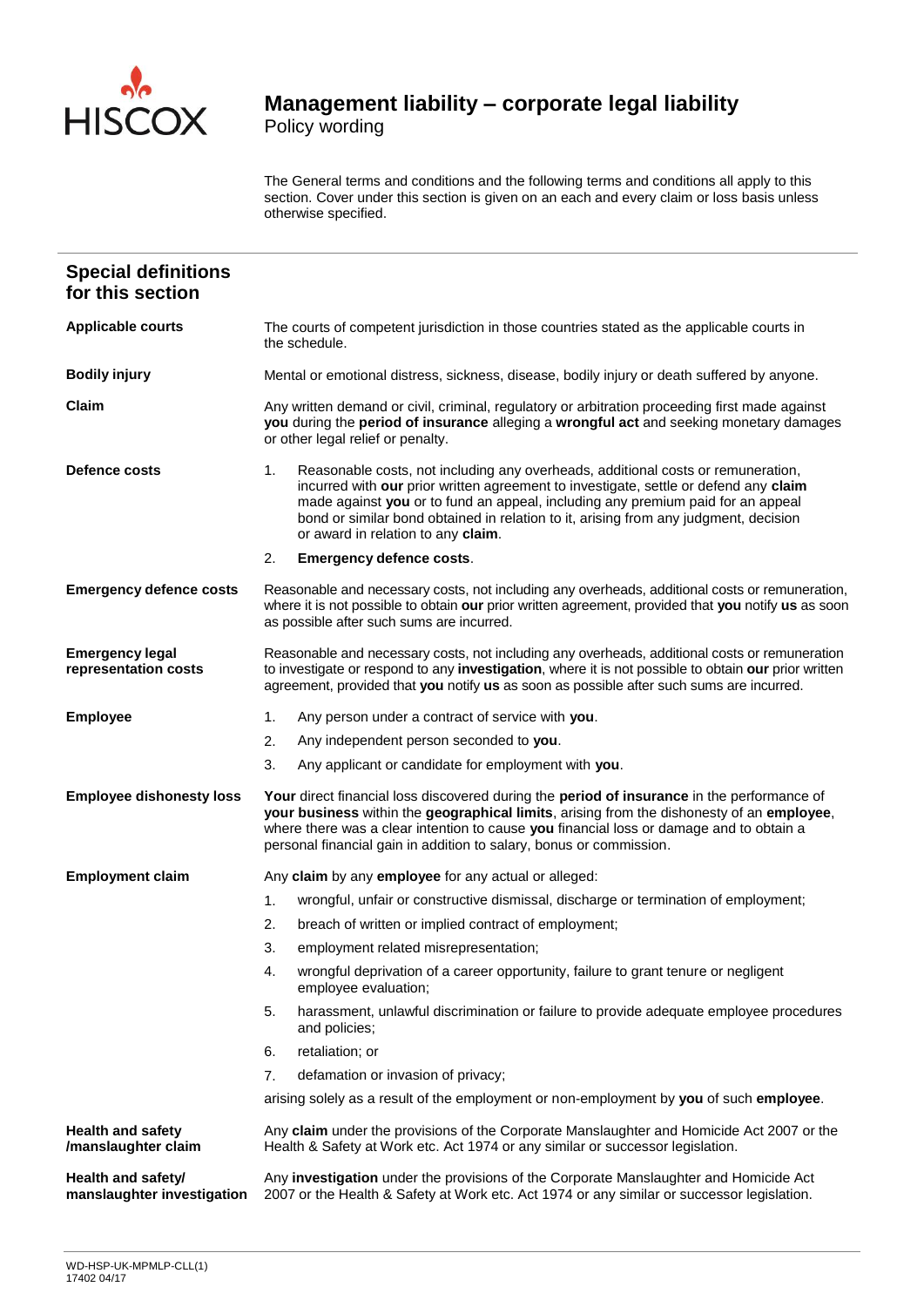

Policy wording

|                                   | An agreement entered into by any third-party representing themselves as you.                                                                                                                                                                                                                                                                                                                                                                                                                                                                                                     |                                                                                                                                                                                                                                                                         |  |  |
|-----------------------------------|----------------------------------------------------------------------------------------------------------------------------------------------------------------------------------------------------------------------------------------------------------------------------------------------------------------------------------------------------------------------------------------------------------------------------------------------------------------------------------------------------------------------------------------------------------------------------------|-------------------------------------------------------------------------------------------------------------------------------------------------------------------------------------------------------------------------------------------------------------------------|--|--|
| Investigation                     | An official examination, official enquiry or official investigation into you first notified as being<br>required during the period of insurance and conducted by any regulator, government<br>department or other body legally empowered.                                                                                                                                                                                                                                                                                                                                        |                                                                                                                                                                                                                                                                         |  |  |
|                                   | Investigation does not include any routine regulatory supervision, enquiry or compliance<br>review, any internal investigation or any investigation into the business activities of your<br>industry which is not solely related to your conduct.                                                                                                                                                                                                                                                                                                                                |                                                                                                                                                                                                                                                                         |  |  |
| Investigation<br>mitigation costs | Reasonable and necessary costs incurred by you to prevent or minimise the likelihood of an<br>investigation or mitigate the potential consequences of an investigation which, if such steps<br>were not taken, would be likely to result in an investigation being brought against you that<br>would be covered by this section of the <b>policy</b> or would be likely to increase the severity of<br>such an investigation.                                                                                                                                                    |                                                                                                                                                                                                                                                                         |  |  |
| <b>Legal representation costs</b> | 1.                                                                                                                                                                                                                                                                                                                                                                                                                                                                                                                                                                               | Reasonable legal costs, fees, charges and expenses, not including any overheads,<br>additional costs or remuneration, for which you are legally liable, incurred with our prior<br>written agreement for legal representation directly in relation to an investigation. |  |  |
|                                   | 2.                                                                                                                                                                                                                                                                                                                                                                                                                                                                                                                                                                               | <b>Emergency legal representation costs.</b>                                                                                                                                                                                                                            |  |  |
| Loss                              |                                                                                                                                                                                                                                                                                                                                                                                                                                                                                                                                                                                  | In respect of a claim or investigation the amount you become legally liable to pay, including<br>following a settlement entered into with our written agreement, for:                                                                                                   |  |  |
|                                   | 1.                                                                                                                                                                                                                                                                                                                                                                                                                                                                                                                                                                               | awards of damages, including punitive, exemplary and multiplied damages, and civil<br>fines and penalties if insurable in the jurisdiction where such award was first ordered;                                                                                          |  |  |
|                                   | 2.                                                                                                                                                                                                                                                                                                                                                                                                                                                                                                                                                                               | claimants' legal costs and expenses;                                                                                                                                                                                                                                    |  |  |
|                                   | 3.                                                                                                                                                                                                                                                                                                                                                                                                                                                                                                                                                                               | defence costs and legal representation costs; and                                                                                                                                                                                                                       |  |  |
|                                   | 4.                                                                                                                                                                                                                                                                                                                                                                                                                                                                                                                                                                               | public relations expenses.                                                                                                                                                                                                                                              |  |  |
|                                   |                                                                                                                                                                                                                                                                                                                                                                                                                                                                                                                                                                                  | <b>Loss</b> does not include any:                                                                                                                                                                                                                                       |  |  |
|                                   | a.                                                                                                                                                                                                                                                                                                                                                                                                                                                                                                                                                                               | criminal fines or penalties, taxes or remuneration; or                                                                                                                                                                                                                  |  |  |
|                                   | b.                                                                                                                                                                                                                                                                                                                                                                                                                                                                                                                                                                               | regulator's costs or expenses (including Health and Safety Executive fees for intervention<br>or similar regulator's costs and expenses) other than those in respect of an intended<br>investigation or prosecution.                                                    |  |  |
| <b>Pollution</b>                  | Any actual, alleged or threatened discharge, seepage, treatment, removal, disposal, dispersal,<br>emission, release or escape of any solid, liquid, gaseous or thermal contaminant or irritant,<br>including, but not limited to, lead, smoke, oil, oil products, dust, fibres, soot, fumes, acids,<br>alkalis, chemicals or waste (including materials that have been or are intended to be recycled,<br>reconditioned or reclaimed), or any regulatory order, direction or request to test for, monitor,<br>remove, contain, treat, detoxify, or neutralise any such material. |                                                                                                                                                                                                                                                                         |  |  |
| <b>Pre-investigation costs</b>    | Reasonable costs incurred by you with our prior written agreement to notify a regulator,<br>government department or other body legally empowered of any material breach, incident or<br>event occurring within the geographical limits where such notice is obligatory and it is likely<br>that a covered investigation will be brought as a result of the notification.                                                                                                                                                                                                        |                                                                                                                                                                                                                                                                         |  |  |
| Prior and pending date            | The date on which you first purchased corporate legal liability or other equivalent entity<br>insurance that has run continuously without a break in cover. If during such period you have<br>merged or consolidated with another company or entity, or any party has acquired more than<br>50% of your issued share capital or the majority of your voting rights, the 'prior and pending<br>date' will be the date of such merger, consolidation or acquisition.                                                                                                               |                                                                                                                                                                                                                                                                         |  |  |
| <b>Property damage</b>            |                                                                                                                                                                                                                                                                                                                                                                                                                                                                                                                                                                                  | The loss, damage or destruction of any tangible property including loss of use of such property.                                                                                                                                                                        |  |  |
| <b>Public relations expenses</b>  |                                                                                                                                                                                                                                                                                                                                                                                                                                                                                                                                                                                  | The reasonable and necessary costs incurred with our prior written agreement in utilising the<br>services of a public relations consultant.                                                                                                                             |  |  |
| <b>Relevant person</b>            | 1.                                                                                                                                                                                                                                                                                                                                                                                                                                                                                                                                                                               | Any natural person who was, is, or during the period of insurance becomes a director,<br>partner, member or officer of you.                                                                                                                                             |  |  |
|                                   | 2.                                                                                                                                                                                                                                                                                                                                                                                                                                                                                                                                                                               | Any de facto director of you whilst acting is such capacity for you.                                                                                                                                                                                                    |  |  |
|                                   | 3.                                                                                                                                                                                                                                                                                                                                                                                                                                                                                                                                                                               | Any shadow director as defined under Section 251 of the Companies Act 2006 or any<br>similar or successor legislation in any other jurisdiction.                                                                                                                        |  |  |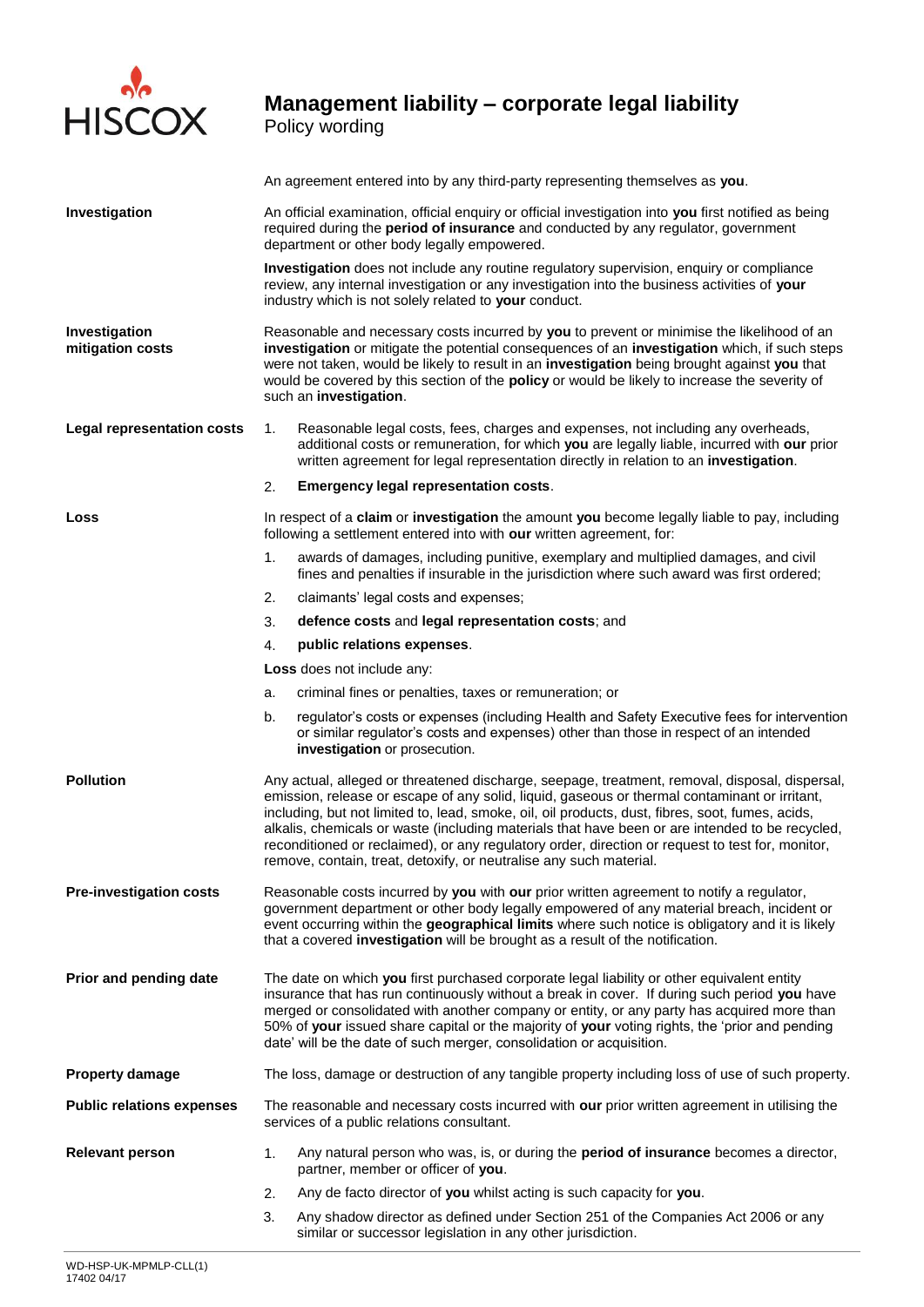

### **Management liability – corporate legal liability**  Policy wording

|                                          | 4.             | Any employee of you.                                                                                                                                                                                                                                                                            |  |  |  |  |  |
|------------------------------------------|----------------|-------------------------------------------------------------------------------------------------------------------------------------------------------------------------------------------------------------------------------------------------------------------------------------------------|--|--|--|--|--|
|                                          | 5.             | The lawful spouse, civil or unmarried partner of any person in 1 to 4 above solely<br>because of their spousal, civil or unmarried partner relationship following a claim or<br>investigation against that person.                                                                              |  |  |  |  |  |
|                                          | 6.             | The estates, heirs or legal representatives of any person in 1 to 5 above who has died<br>or become incapacitated, insolvent or bankrupt but only for a claim or investigation<br>against that person.                                                                                          |  |  |  |  |  |
|                                          |                | Relevant person does not include any external auditor or any liquidator, receiver,<br>administrative receiver or other insolvency practitioner or officer of you or your assets.                                                                                                                |  |  |  |  |  |
| <b>Securities</b>                        |                | Any debt or equity interest in you.                                                                                                                                                                                                                                                             |  |  |  |  |  |
| <b>Subsidiary</b>                        |                | Any entity in which you:                                                                                                                                                                                                                                                                        |  |  |  |  |  |
|                                          | 1.             | own directly or through one or more of your subsidiaries more than 50% of the share<br>capital or a majority of the voting rights or have the right to appoint or remove a majority<br>of the entity's board of directors; or                                                                   |  |  |  |  |  |
|                                          | 2.             | control a majority of its voting rights under a written agreement with other shareholders<br>or members.                                                                                                                                                                                        |  |  |  |  |  |
|                                          |                | If an entity ceases to be a subsidiary during the period of insurance, cover will continue<br>but only for a claim or investigation against you arising from any act, incident or occurrence<br>performed, or taking place, or alleged to have taken place before it ceased to be a subsidiary. |  |  |  |  |  |
| Wrongful act                             |                | Any actual or alleged act, error or omission committed or attempted by you including:                                                                                                                                                                                                           |  |  |  |  |  |
|                                          | 1 <sub>1</sub> | breach of any duty, including fiduciary or statutory duty, breach of confidence or data loss;                                                                                                                                                                                                   |  |  |  |  |  |
|                                          | 2.             | breach of trust;                                                                                                                                                                                                                                                                                |  |  |  |  |  |
|                                          | 3.             | negligence, negligent misstatement, misleading statement or negligent<br>misrepresentation;                                                                                                                                                                                                     |  |  |  |  |  |
|                                          | 4.             | breach of warranty of authority; or                                                                                                                                                                                                                                                             |  |  |  |  |  |
|                                          | 5.             | any other act, error or omission attempted or allegedly committed or attempted by you.                                                                                                                                                                                                          |  |  |  |  |  |
| You/your                                 |                | Also includes any subsidiary:                                                                                                                                                                                                                                                                   |  |  |  |  |  |
|                                          | 1.             | existing at the start of the <b>period of insurance</b> ;                                                                                                                                                                                                                                       |  |  |  |  |  |
|                                          | 2.             | created or acquired during the period of insurance provided that the newly created or<br>acquired subsidiary:                                                                                                                                                                                   |  |  |  |  |  |
|                                          |                | is not domiciled in the United States of America or Canada; and<br>a.                                                                                                                                                                                                                           |  |  |  |  |  |
|                                          |                | b.<br>does not trade any of its securities on any stock exchange.                                                                                                                                                                                                                               |  |  |  |  |  |
| What is covered                          |                |                                                                                                                                                                                                                                                                                                 |  |  |  |  |  |
| 1. Claims against you                    |                |                                                                                                                                                                                                                                                                                                 |  |  |  |  |  |
| <b>Losses including</b><br>defence costs | a.             | We will pay on your behalf the loss arising from a claim against you for any wrongful<br>act within the geographical limits, including any:                                                                                                                                                     |  |  |  |  |  |
| Health and safety/<br>manslaughter       |                | health and safety/manslaughter claim;<br>i.                                                                                                                                                                                                                                                     |  |  |  |  |  |
| Pension or employee<br>benefit schemes   |                | claim arising from your operation or administration of any pension or employee<br>ii.<br>benefit scheme or trust fund of yours;                                                                                                                                                                 |  |  |  |  |  |

- Cyber and data **including** iv. **claim** arising from the misuse of data or any computer hardware or software, including a breach of the Data Protection Act 1998 or any similar or successor legislation;
- Identity crime **v. claim** arising from **identity crime**;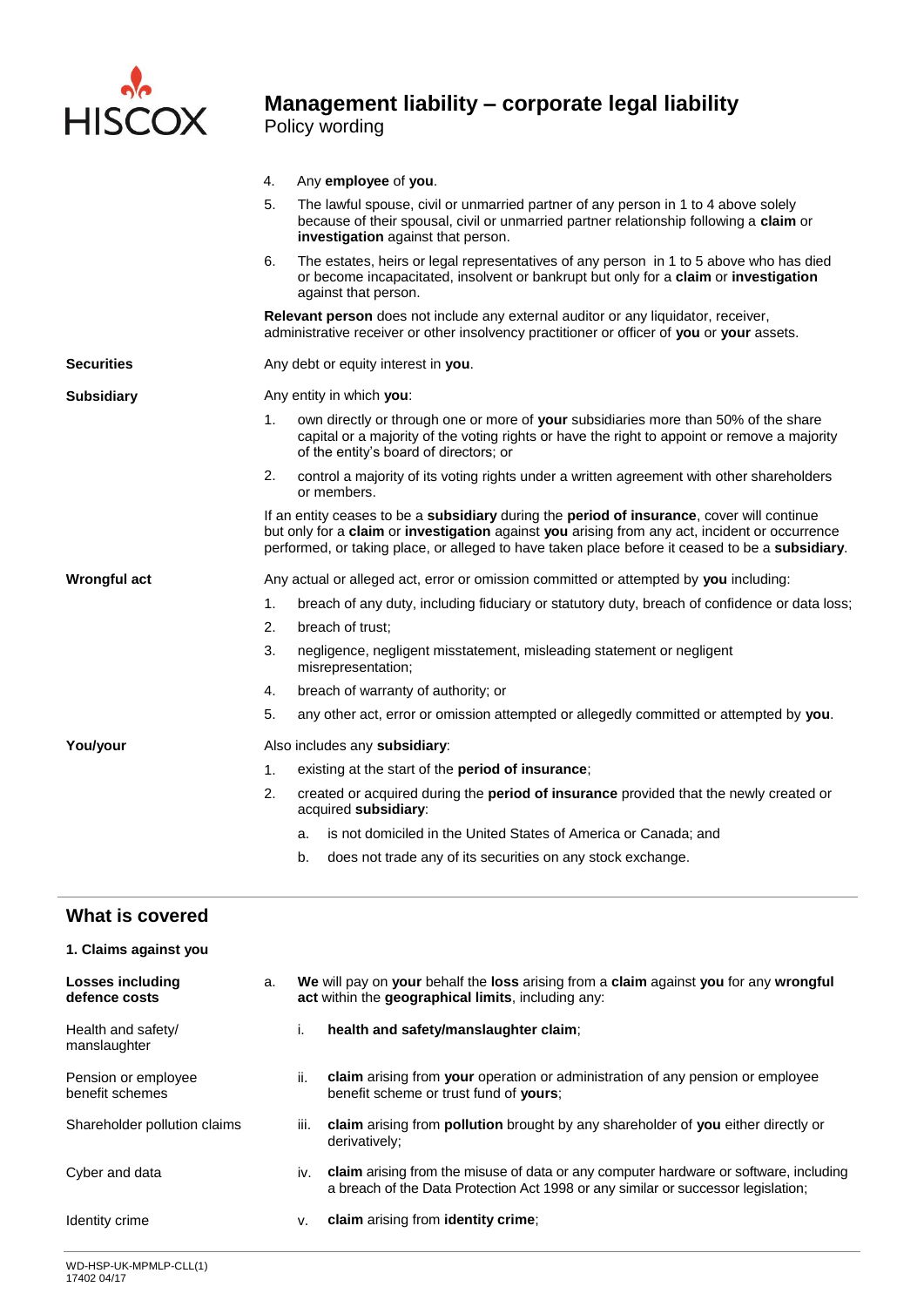

Policy wording

| Taxation                                       |    | vi.  | claim arising from your failure to comply with any taxation regulations; or                                                                                                                                                                                          |
|------------------------------------------------|----|------|----------------------------------------------------------------------------------------------------------------------------------------------------------------------------------------------------------------------------------------------------------------------|
| Bodily injury and<br>property damage           |    |      | vii. claim for bodily injury or property damage, other than any claim brought by or on<br>behalf of any party who:                                                                                                                                                   |
|                                                |    |      | suffered the bodily injury; or<br>1.                                                                                                                                                                                                                                 |
|                                                |    |      | 2.<br>owns or is legally responsible for the tangible property that suffered such<br>property damage.                                                                                                                                                                |
| Defence costs only                             | b. |      | We will pay on your behalf the defence costs only arising from a claim against you for<br>any wrongful act within the geographical limits:                                                                                                                           |
| Pollution                                      |    | i.   | arising from pollution, other than for a claim brought by any shareholder of you<br>either directly or derivatively;                                                                                                                                                 |
| Bodily injury and                              |    | ii.  | for any claim brought by or on behalf of any party who:                                                                                                                                                                                                              |
| property damage                                |    |      | suffered the bodily injury; or<br>1.                                                                                                                                                                                                                                 |
|                                                |    |      | owns or is legally responsible for the tangible property that suffered such<br>2.<br>property damage.                                                                                                                                                                |
|                                                |    |      | The most we will pay for defence costs relating to bodily injury and property<br>damage is £50,000 in the aggregate, regardless of the number of claims. This limit is<br>included within, and not in addition to, the limit of indemnity shown on the schedule.     |
| Breach of contract                             |    | iii. | for breach of contract, whether actual or implied, written or oral which is greater than<br>the liability you would have at law without the contract.                                                                                                                |
|                                                |    |      | The most we will pay for defence costs relating to such breach of contract is<br>£100,000 in the aggregate, regardless of the number of claims. This limit is included<br>within, and not in addition to, the limit of indemnity shown on the schedule.              |
| Intellectual property                          |    |      | iv. for infringement of intellectual property, including any patent, trade mark, copyright,<br>registered design or other intellectual property right.                                                                                                               |
|                                                |    |      | The most we will pay for defence costs relating to infringement of intellectual property<br>is £25,000 in the aggregate, regardless of the number of claims. This limit is included<br>within, and not in addition to, the limit of indemnity shown on the schedule. |
| <b>Emergency defence costs</b>                 | c. |      | We will pay emergency defence costs in relation to a covered claim.                                                                                                                                                                                                  |
|                                                |    |      | The most we will pay for emergency defence costs is £100,000 in the aggregate,<br>regardless of the number of claims. This limit is included within, and not in addition to,<br>the limit of indemnity shown on the schedule.                                        |
| 2. Investigations                              |    |      |                                                                                                                                                                                                                                                                      |
| Losses including legal<br>representation costs | a. |      | We will pay on your behalf the loss arising from an investigation and arising from any<br>wrongful act, act, incident or occurrence performed, taking place, or alleged to have<br>taken place within the geographical limits, including any:                        |
| Health and<br>safety/manslaughter              |    | j.   | health and safety/manslaughter investigation;                                                                                                                                                                                                                        |
| Pension or employee<br>benefit schemes         |    | ii.  | investigation arising from your operation or administration of any pension or<br>employee benefit scheme or trust fund;                                                                                                                                              |
| Pollution                                      |    | iii. | investigation arising from pollution;                                                                                                                                                                                                                                |
| Cyber and data                                 |    | iv.  | investigation arising from from the misuse of data or any computer hardware or<br>software, including a breach of the Data Protection Act 1998 or any similar or<br>successor legislation;                                                                           |
| Taxation                                       |    | ۷.   | investigation arising from your failure to comply with any taxation regulations; or                                                                                                                                                                                  |
| Bodily injury and<br>property damage           |    | vi.  | investigation arising from bodily injury or property damage.                                                                                                                                                                                                         |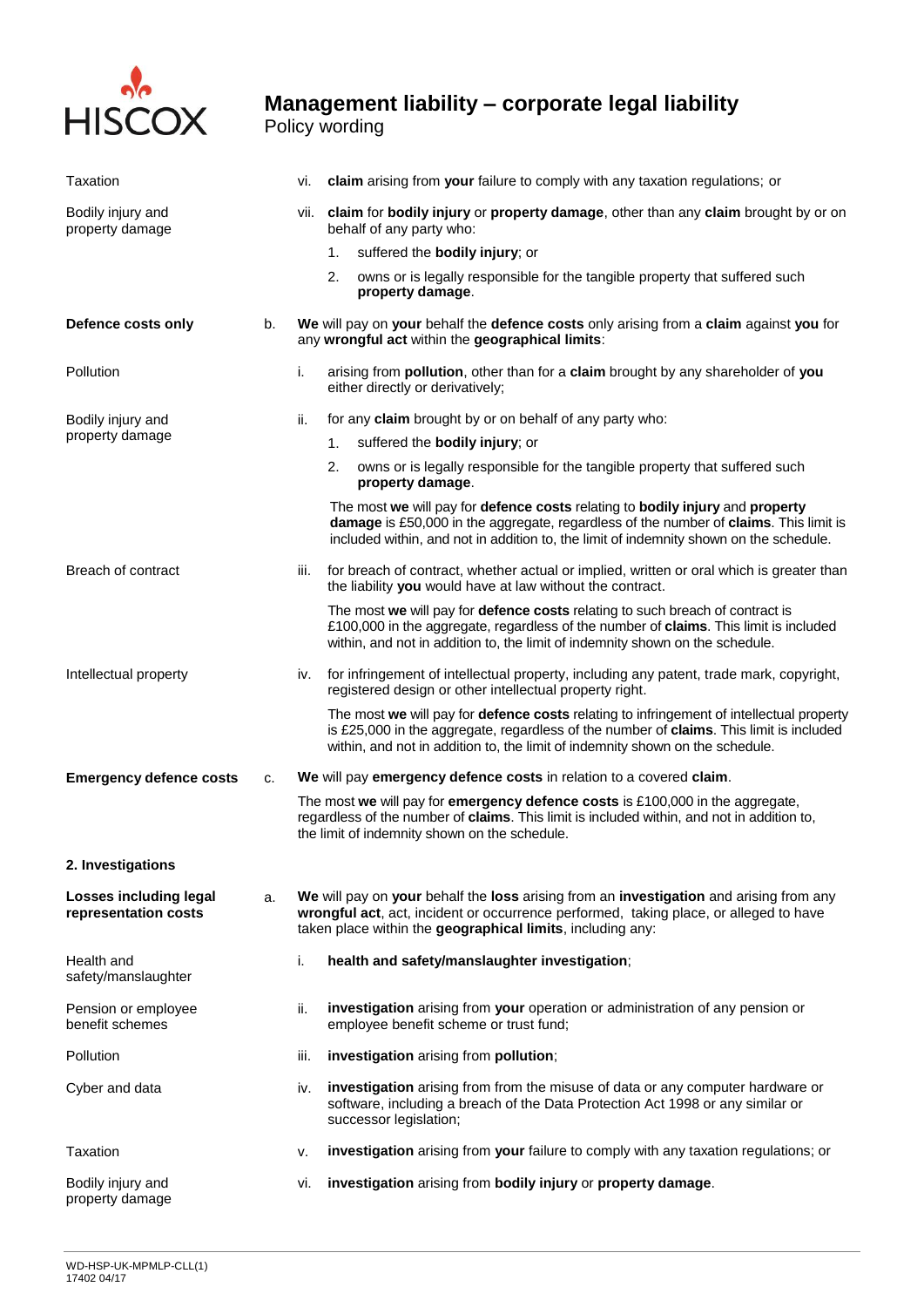

#### **Management liability – corporate legal liability**  Policy wording

**Investigation mitigation costs** b. **We** will also pay **investigation mitigation costs** in relation to a covered **investigation**, provided that: i. where reasonably possible, **you** must obtain **our** prior written agreement before incurring such costs. Where it is not possible to obtain **our** written agreement, **you**  must notify **us** as soon as possible after such sums are incurred; and ii. **we** will not pay for the costs incurred in dealing with routine business, regulatory, legal, compliance or other matters, which could lead to an **investigation** if not complied with. The most **we** will pay for **investigation mitigation costs** is £100,000 in the aggregate, regardless of the number of **investigations**. This limit is included within, and not in addition to, the limit of indemnity shown on the schedule. **We** will not make any payment for any part of an **investigation** not covered by this section. **Pre-investigation costs** c. **We** will pay **pre-investigation costs** in relation to a covered **investigation**. The most **we** will pay for **pre-investigation costs** is £100,000 in the aggregate, regardless of the number of **investigations**. This limit is included within, and not in addition to, the limit of indemnity shown on the schedule. **Emergency legal representation costs** d. **We** will pay **emergency legal representation costs** in relation to a covered **investigation**. The most **we** will pay for **emergency legal representation costs** is £100,000 in the aggregate, regardless of the number of **investigations**. This limit is included within, and not in addition to, the limit of indemnity shown on the schedule. **3. Additional covers** Public relations expenses a. **We** will pay **public relations expenses** on **your** behalf following a covered **claim** or **investigation** which, without the incurrence of **public relations expenses**, would in the reasonable opinion of **your** Chief Financial Officer or equivalent be likely to result in the imminent reduction in **your** gross annual revenue of more than 20%, by reference to **your** most recent financial forecast. **You** must obtain **our** prior written agreement before incurring such costs. The most **we** will pay for **public relations expenses** in total for each **relevant person i**s £25,000 in the aggregate, regardless of the number of **claims** or **investigations**. This limit is included within, and not in addition to, the limit of indemnity shown on the schedule. The most **we** will pay in total for **public relations expenses** for all **relevant persons** across all management liability sections of this **policy** is £100,000 in the aggregate, regardless of the number of **claims** or **investigations**. This limit is included within, and not in addition to, the limits of indemnity shown on the schedule. Court attendance compensation b. If any **relevant person** has to attend court as a witness in connection with a **claim** or **investigation** covered under this section, **we** will pay **you** compensation for each day; or part of a day that their attendance is required by **us**. The most **we** will pay for court attendance compensation is £250 each day for each **employee** or £500 each day for each director, partner, member or officer. This limit is included within, and not in addition to, the limit of indemnity shown on the schedule. The most **we** will pay for court attendance compensation for all **relevant persons** across all management liability sections is £100,000 in the aggregate, regardless of the number of **claims** or **investigations**. Dishonesty of employees c. We will pay your employee dishonesty loss. Loss of documents d. If during the **period of insurance** any document, information or data of **yours** which is necessary for the performance of **your business** is lost, damaged or destroyed while in **your** possession within the **geographical limits**, **we** will pay the reasonable expenses **you** incur with **our** prior written agreement in restoring or replacing it. The most **we** will pay for this additional cover is £100,000 in the aggregate. This limit is included within, and not in addition to, the limit of indemnity shown on the schedule.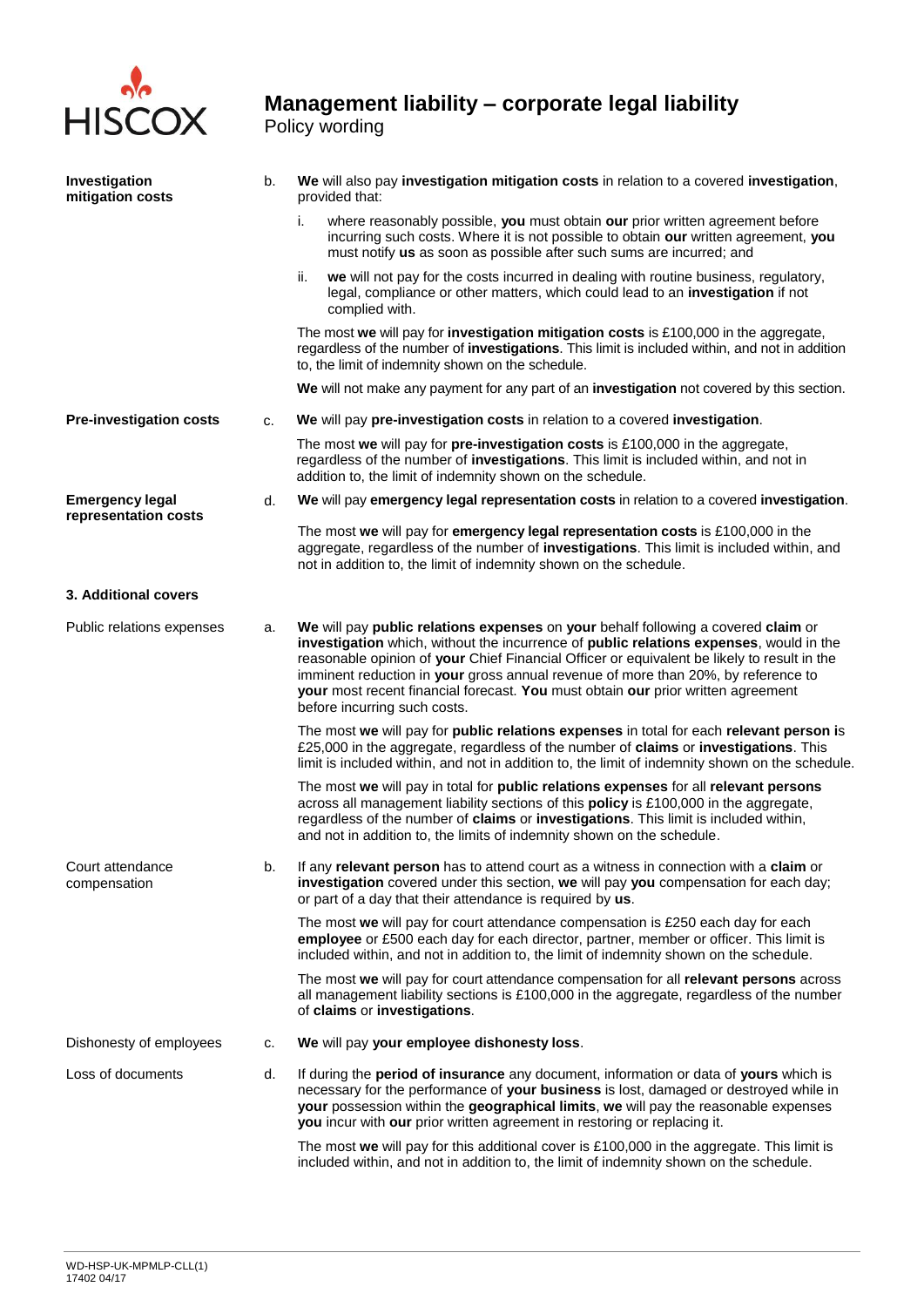

 $\sim$ 

| What is not covered                                                   | А.                                                           | We will not make any payment for any claim, loss, investigation, or any other liability<br>under this section:                                                 |                                                                                                                                                                                                                                                                                                                                                                                                                                                                                                                |  |  |
|-----------------------------------------------------------------------|--------------------------------------------------------------|----------------------------------------------------------------------------------------------------------------------------------------------------------------|----------------------------------------------------------------------------------------------------------------------------------------------------------------------------------------------------------------------------------------------------------------------------------------------------------------------------------------------------------------------------------------------------------------------------------------------------------------------------------------------------------------|--|--|
| Deliberate or dishonest acts                                          | 1.                                                           | against or suffered by you based upon, attributable to or arising out of:                                                                                      |                                                                                                                                                                                                                                                                                                                                                                                                                                                                                                                |  |  |
|                                                                       |                                                              | а.                                                                                                                                                             | a dishonest or fraudulent act or omission or any intentional breach of any statute<br>or regulation;                                                                                                                                                                                                                                                                                                                                                                                                           |  |  |
|                                                                       |                                                              | b.                                                                                                                                                             | an act intended to secure or which does secure profit or advantage to which the<br>individual concerned is not legally entitled; or                                                                                                                                                                                                                                                                                                                                                                            |  |  |
|                                                                       |                                                              | c.                                                                                                                                                             | an act intended to secure or which does secure a profit for any other company or<br>entity to which the company or entity was not legally entitled.                                                                                                                                                                                                                                                                                                                                                            |  |  |
|                                                                       |                                                              |                                                                                                                                                                | where such act or omission was committed or condoned by you or any individual who<br>falls within paragraphs 1. to 3. of the definition of relevant person. This exclusion will<br>only apply after a judgment or other final adjudication or an admission by you or the<br>relevant person that such act, breach of statute or omission did occur. In the event of<br>such finding or admission, you must reimburse all payments made by us in relation to<br>the corresponding claim, loss or investigation. |  |  |
| Prior claims and litigation                                           | 2.                                                           |                                                                                                                                                                | based upon, attributable to or arising out of:                                                                                                                                                                                                                                                                                                                                                                                                                                                                 |  |  |
|                                                                       |                                                              | a.                                                                                                                                                             | anything that has been reported to and accepted under any policy existing or expired,<br>before the start of the period of insurance; or                                                                                                                                                                                                                                                                                                                                                                       |  |  |
|                                                                       |                                                              | b.                                                                                                                                                             | any prior or pending litigation or proceedings, including allegations deriving from the<br>same or essentially the same facts, involving a relevant person, you or an outside<br>entity, initiated before the prior and pending date.                                                                                                                                                                                                                                                                          |  |  |
| Defamation                                                            | 3.                                                           | based upon, attributable to or arising out of defamation.                                                                                                      |                                                                                                                                                                                                                                                                                                                                                                                                                                                                                                                |  |  |
| Claims by you or a                                                    | 4.                                                           |                                                                                                                                                                | based upon, attributable to or arising out of any claim brought or maintained by:                                                                                                                                                                                                                                                                                                                                                                                                                              |  |  |
| relevant person                                                       |                                                              | you; or<br>a.                                                                                                                                                  |                                                                                                                                                                                                                                                                                                                                                                                                                                                                                                                |  |  |
|                                                                       |                                                              | b.                                                                                                                                                             | a relevant person within or subject to the laws of the United States of America.                                                                                                                                                                                                                                                                                                                                                                                                                               |  |  |
|                                                                       |                                                              |                                                                                                                                                                | This exclusion does not apply to:                                                                                                                                                                                                                                                                                                                                                                                                                                                                              |  |  |
|                                                                       |                                                              | i.                                                                                                                                                             | defence costs:                                                                                                                                                                                                                                                                                                                                                                                                                                                                                                 |  |  |
|                                                                       |                                                              | ii.                                                                                                                                                            | any shareholder derivative proceedings brought in your name without your or<br>any relevant person's solicitation, assistance or participation;                                                                                                                                                                                                                                                                                                                                                                |  |  |
|                                                                       |                                                              | iii.                                                                                                                                                           | any claim brought by your liquidator, receiver or administrative receiver or                                                                                                                                                                                                                                                                                                                                                                                                                                   |  |  |
|                                                                       |                                                              | iv.                                                                                                                                                            | similar body; or<br>any claim seeking a contribution or indemnity if such claim would otherwise be<br>covered by this section.                                                                                                                                                                                                                                                                                                                                                                                 |  |  |
| Bodily injury and property<br>damage in relation to<br>motor vehicles | 5.<br>law to maintain insurance in respect of any liability. |                                                                                                                                                                | for bodily injury or property damage arising from the use, ownership or possession of<br>any motor vehicle in relation to which you are obliged under any compulsory insurance                                                                                                                                                                                                                                                                                                                                 |  |  |
|                                                                       |                                                              |                                                                                                                                                                | This exclusion does not apply to defence costs or legal representation costs relating<br>to any criminal or regulatory proceeding.                                                                                                                                                                                                                                                                                                                                                                             |  |  |
| Pollution clean-up costs                                              | 6.                                                           |                                                                                                                                                                | based upon, attributable to or arising out of any:                                                                                                                                                                                                                                                                                                                                                                                                                                                             |  |  |
|                                                                       |                                                              | а.                                                                                                                                                             | statutory, contractual or common law obligation you have to clean up or remedy any<br>pollution or contamination; or                                                                                                                                                                                                                                                                                                                                                                                           |  |  |
|                                                                       |                                                              | b.                                                                                                                                                             | land or property being identified as contaminated land under the Environmental<br>Protection Act 1990 or any similar or successor legislation.                                                                                                                                                                                                                                                                                                                                                                 |  |  |
| Takeovers and mergers                                                 | 7.                                                           | based upon, attributable to or arising out of any wrongful act, act, incident or occurrence<br>performed, taking place, or alleged to have taken place, after: |                                                                                                                                                                                                                                                                                                                                                                                                                                                                                                                |  |  |
|                                                                       |                                                              | a.                                                                                                                                                             | you merge or consolidate with another company; or                                                                                                                                                                                                                                                                                                                                                                                                                                                              |  |  |
|                                                                       |                                                              | b.                                                                                                                                                             | any party acquires:                                                                                                                                                                                                                                                                                                                                                                                                                                                                                            |  |  |
|                                                                       |                                                              | i.                                                                                                                                                             | more than 50% of your issued share capital;                                                                                                                                                                                                                                                                                                                                                                                                                                                                    |  |  |
|                                                                       |                                                              | ii.                                                                                                                                                            | the majority of your voting rights; or                                                                                                                                                                                                                                                                                                                                                                                                                                                                         |  |  |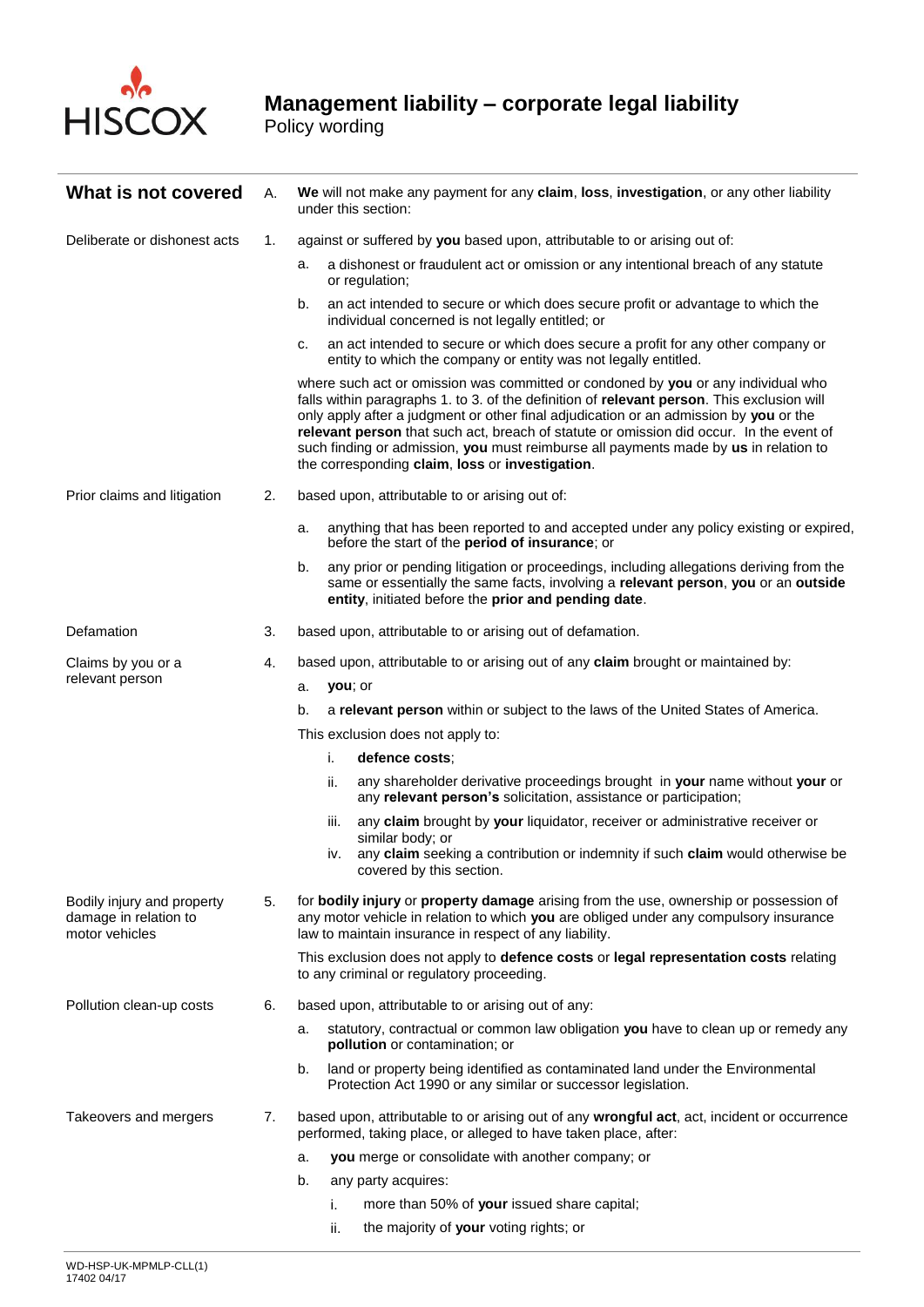

Policy wording

|                                                         |     | the right to appoint or remove a majority of your board of directors.<br>iii.                                                                                                                                                                  |  |  |
|---------------------------------------------------------|-----|------------------------------------------------------------------------------------------------------------------------------------------------------------------------------------------------------------------------------------------------|--|--|
| Changes to subsidiaries                                 | 8.  | based upon, attributable to or arising out of any wrongful act, act, incident or<br>occurrence performed, taking place, or alleged to have taken place:                                                                                        |  |  |
|                                                         |     | before the date of creation or acquisition by you of such subsidiary; or<br>a.                                                                                                                                                                 |  |  |
|                                                         |     | after an entity ceases to be a subsidiary.<br>b.                                                                                                                                                                                               |  |  |
| Financial advantage                                     | 9.  | based upon, attributable to or arising out of the gaining of any financial advantage to which<br>the you were not entitled, including the repayment of any wrongfully received monies.                                                         |  |  |
| Defined benefit pension<br>schemes                      |     | 10. based upon, attributable to or arising out of your operation or administration of any<br>defined benefit pension scheme or the breach of any legislation or regulation relating to<br>these activities.                                    |  |  |
| Failure to fund pension and<br>employee benefit schemes |     | 11. based upon, attributable to or arising out of your failure to fund any pension, employee<br>benefit scheme or trust fund.                                                                                                                  |  |  |
| <b>Employment claims</b>                                | 12. | based upon, attributable to or arising out of any employment claim.                                                                                                                                                                            |  |  |
| Products                                                | 13. | based upon, attributable to or arising out of the manufacture, sale, supply, installation or<br>maintenance of any product.                                                                                                                    |  |  |
| Securities offerings                                    |     | 14. based upon, attributable to or arising out of any claim or investigation in relation to any<br>actual public offering of your securities.                                                                                                  |  |  |
| Infringement of intellectual<br>property                | 15. | based upon, attributable to or arising out any actual or alleged infringement of patent,<br>trade mark, infringement of copyright, intellectual property right or registered design.<br>This exclusion does not apply to defence costs.        |  |  |
| Contractual liability                                   |     | 16. based upon, attributable to or arising out any claim or investigation in respect of a<br>breach of contract, whether actual or implied, written or oral which is greater than the<br>liability you would have at law without the contract. |  |  |
|                                                         |     | This exclusion does not apply to defence costs.                                                                                                                                                                                                |  |  |
| Market fluctuation                                      |     | 17. based upon, attributable to or arising out of any market trends or fluctuations over which<br>you or any relevant person have no control.                                                                                                  |  |  |
| Anti-competitive practices                              | 18. | based upon, attributable to or arising out of any breach of anti-competition laws or<br>regulations.                                                                                                                                           |  |  |
| Breach of professional duty                             | 19. | based upon, attributable to or arising out of any claim or investigation relating to any<br>breach of professional duty or failure to provide professional services.                                                                           |  |  |
| Claims outside the                                      |     | 20. first brought outside the applicable courts.                                                                                                                                                                                               |  |  |
| applicable courts                                       |     | This exclusion also applies to proceedings in the applicable courts to enforce, or<br>which are based on, a judgment or award from outside the applicable courts.                                                                              |  |  |
| Defence costs only                                      | 21. | other than defence costs for any claim covered under What is covered, 1. Claims<br>against you, b. Defence costs only.                                                                                                                         |  |  |
| Matters specific to<br>dishonesty of employees          | В.  | We will not make any payment under What is covered, 3. Additional covers, c.<br>Dishonesty of employees for:                                                                                                                                   |  |  |
|                                                         | 1.  | any loss based upon, attributable to or arising out of any:                                                                                                                                                                                    |  |  |
|                                                         |     | accounting or arithmetical error or omission or unexplained shortage;<br>a.                                                                                                                                                                    |  |  |
|                                                         |     | b.<br>default or non-payment of any loan or other credit arrangement;                                                                                                                                                                          |  |  |
|                                                         |     | loss of interest, loss of profit or any any indirect losses which result from the incident<br>c.<br>which caused you to claim; or                                                                                                              |  |  |
|                                                         |     | d.<br>act, breach, omission or infringement deliberately, spitefully, dishonestly or recklessly<br>committed, condoned or ignored by any director, officer or partner of yours.                                                                |  |  |
|                                                         | 2.  | your or any relevant person's expenses incurred in establishing the amount of any<br>financial loss.                                                                                                                                           |  |  |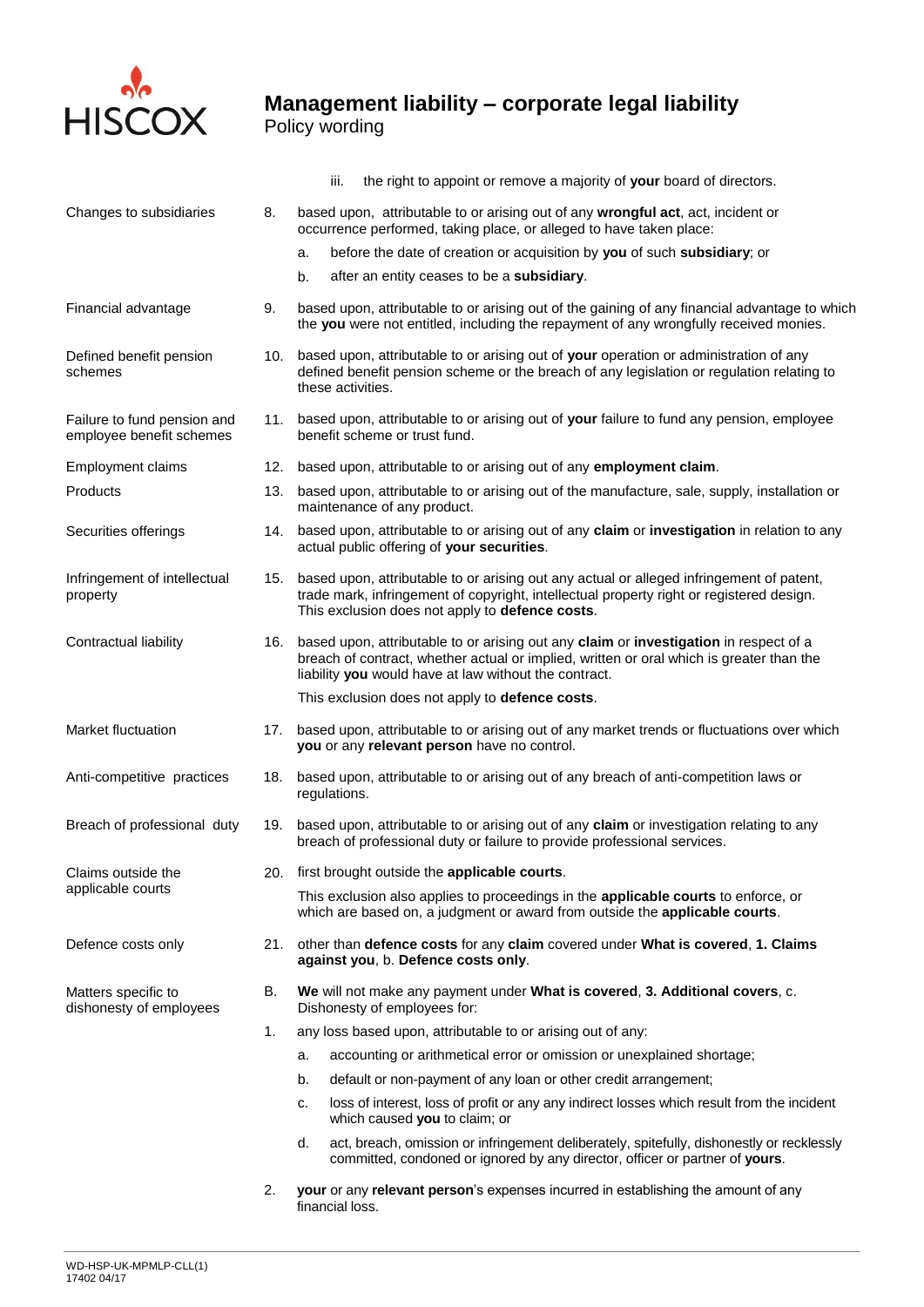

Policy wording

#### **Special conditions**

| Extended notification period | lf: |
|------------------------------|-----|
|------------------------------|-----|

- 1. **we** or **you** refuse to renew this section of the **policy** for any reason other than nonpayment of premium, administration, liquidation or insolvency; or
- 2. **you** merge or consolidate with another entity or any party acquires more than 50% of your issued share capital or the majority of **your** voting rights during the **period of insurance**;

**you** may purchase an extended notification period, in accordance with the options shown below:

| One-year period   | 50% of the annual premium for this section  |
|-------------------|---------------------------------------------|
| Three-year period | 100% of the annual premium for this section |
| Six-year period   | 200% of the annual premium for this section |

If **you** do so, this section will remain in force but only in respect of any covered **claim**, **loss**, **investigation** or any other covered liability arising from any **wrongful act**, act, incident or occurrence performed, taking place, or alleged to have taken place before the end of the original **period of insurance**.

This extended notification period is only available if **we** receive written notice of purchase from **you** and the premium is paid to **us** within 90 days following the end of the **period of insurance**.

If **you** do so, the first paragraph 1a. under **Your obligations** in this section will then be amended to:

a. unless **you** notify **us** as soon as reasonably practicable of the following, and within the **period of insurance** or the extended notification period:

The limit of indemnity for the extended notification period will be part of and not in addition to the limit of indemnity stated in the schedule.

The entire premium for this section is considered fully earned at the beginning of the extended notification period. **We** will not refund any premium if **you** cancel the extended notification period before it ends.

**You** will not have the right to purchase an extended notification period if:

- 1. cover under this section is continued solely as a result of an extended notification period;
- 2. this section of the **policy** is replaced or succeeded by any other policy providing corporate legal or equivalent entity cover; or
- 3. this section or the **policy** is cancelled, other than by **you** on an anniversary date.

If **we** offer renewal terms, conditions, limits of liability or premium different from those of the expiring policy, this does not constitute a refusal to renew.

Management buy-outs If during the **period of insurance** the existing management conduct a management buy-out, **we** agree to provide cover to the same level and terms of this **policy** for the new company for a period of 45 days from the buy-out date for any **wrongful act**, act, incident or occurrence performed, or taking place, or alleged to have taken place subsequent to the buy-out.

> This cover will only apply excess of any other insurance and indemnification available from any other source.

#### **How much we will pay**

The most **we** will pay for each **claim**, **loss**, **investigation**, or any other covered liability, including their **defence costs** and **legal representation costs** is the limit of indemnity shown in the schedule or within the relevant clause of **What is covered**.

All **claims**, **losses**, **investigations** or any other covered liabilities and circumstances likely to give rise to a **claim**, **loss**, **investigation**, or any other covered liability which arise from the same original cause, a single source or a repeated or continuing shortcoming will be regarded as one claim under the **policy**. This includes **claims**, **losses**, **investigations** or any other covered liabilities arising after, as well as during, the **period of insurance**.

Each **claim**, **loss**, **investigation** or other covered liability shall be treated as first made when **we** receive notice of the first **claim**, **loss**, **investigation** or other covered liability.

**You** must pay any relevant **excess** shown in the schedule.